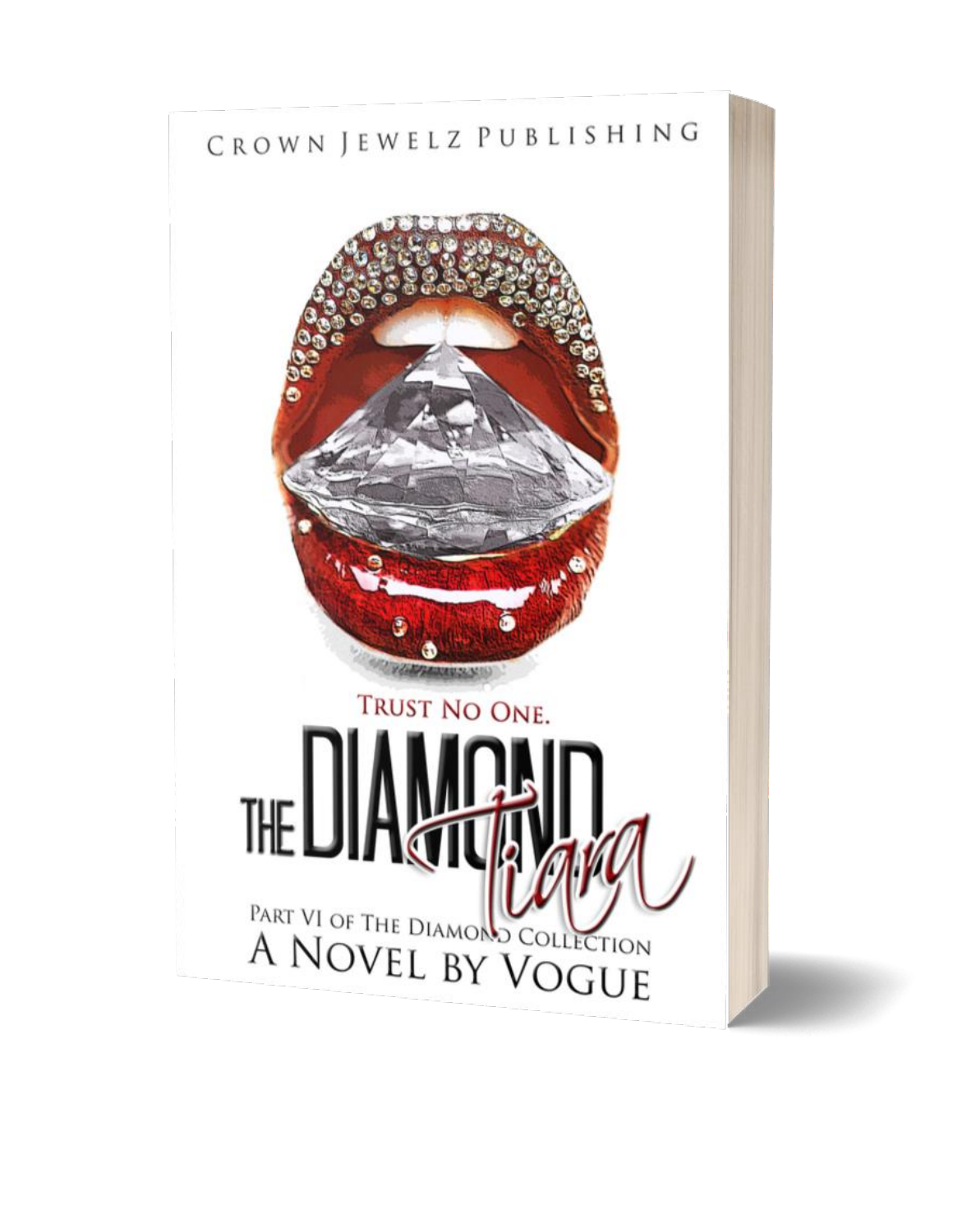#### *The Diamond Tiara: Special Preview* Part VI of The Diamond Collection Vogue Copyright © 2022 Vogue

All rights reserved. No part of this book may be used or reproduced in any manner whatsoever without written permission except in the case of brief quotations embodied in articles and reviews.

This book is a work of fiction. References to real people, events, establishments, organizations, or locales are intended only to provide a sense of authenticity and are used fictitiously. All other characters and all incidents and dialogue are drawn from the author's imagination and are not to be construed as "real."

> Website: www.simplyvogue.net Instagram: iam\_carmendavenport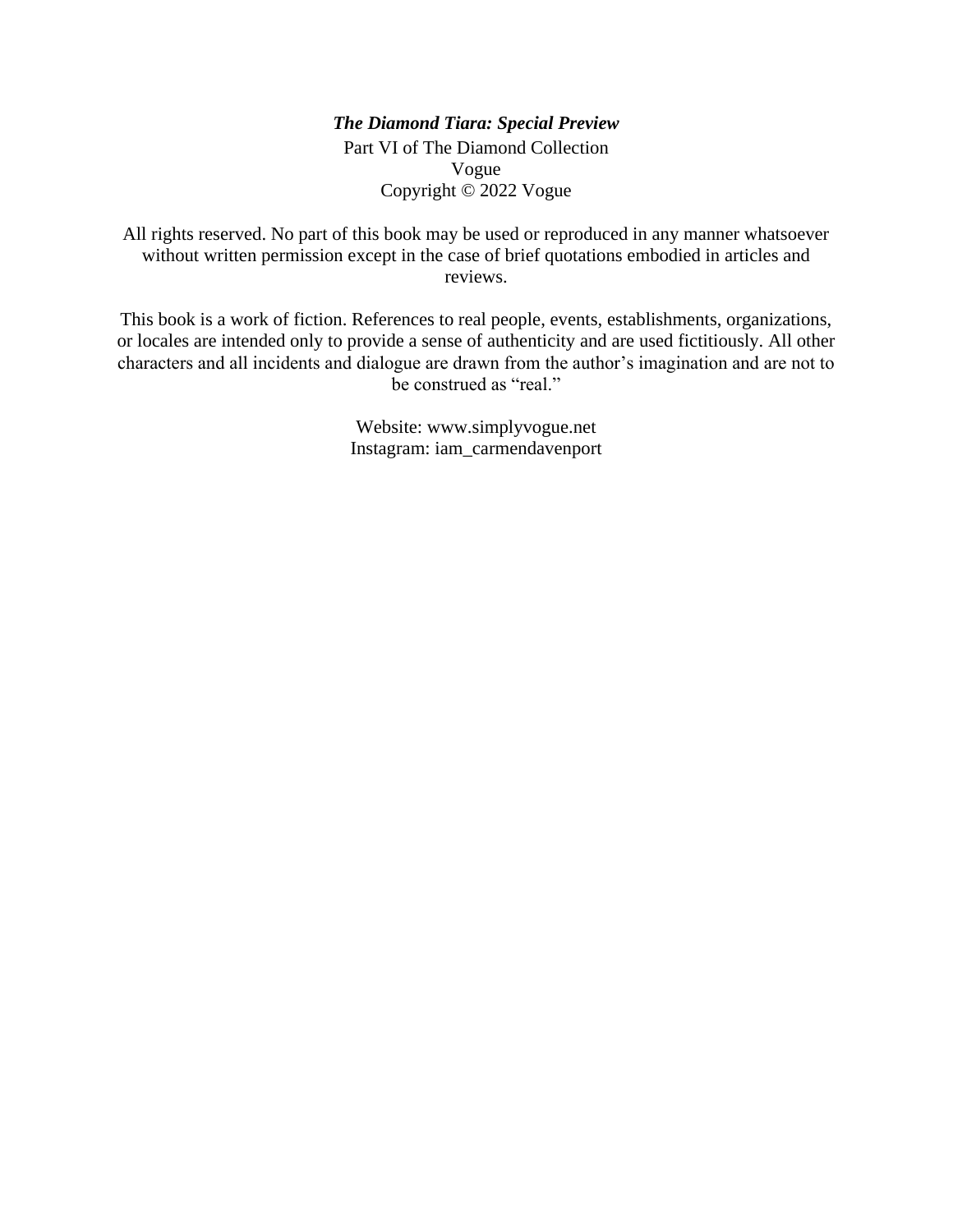### **Other Works in The Diamond Collection**

**I** Diamonds in the Rough

**II**

Diamonds Are Forever

**III** The Ace of Diamonds

> **IV** Black Diamonds

**V** Diamonds N' Roses

**VI** The Diamond Tiara

**VII** Dirty Red Diamonds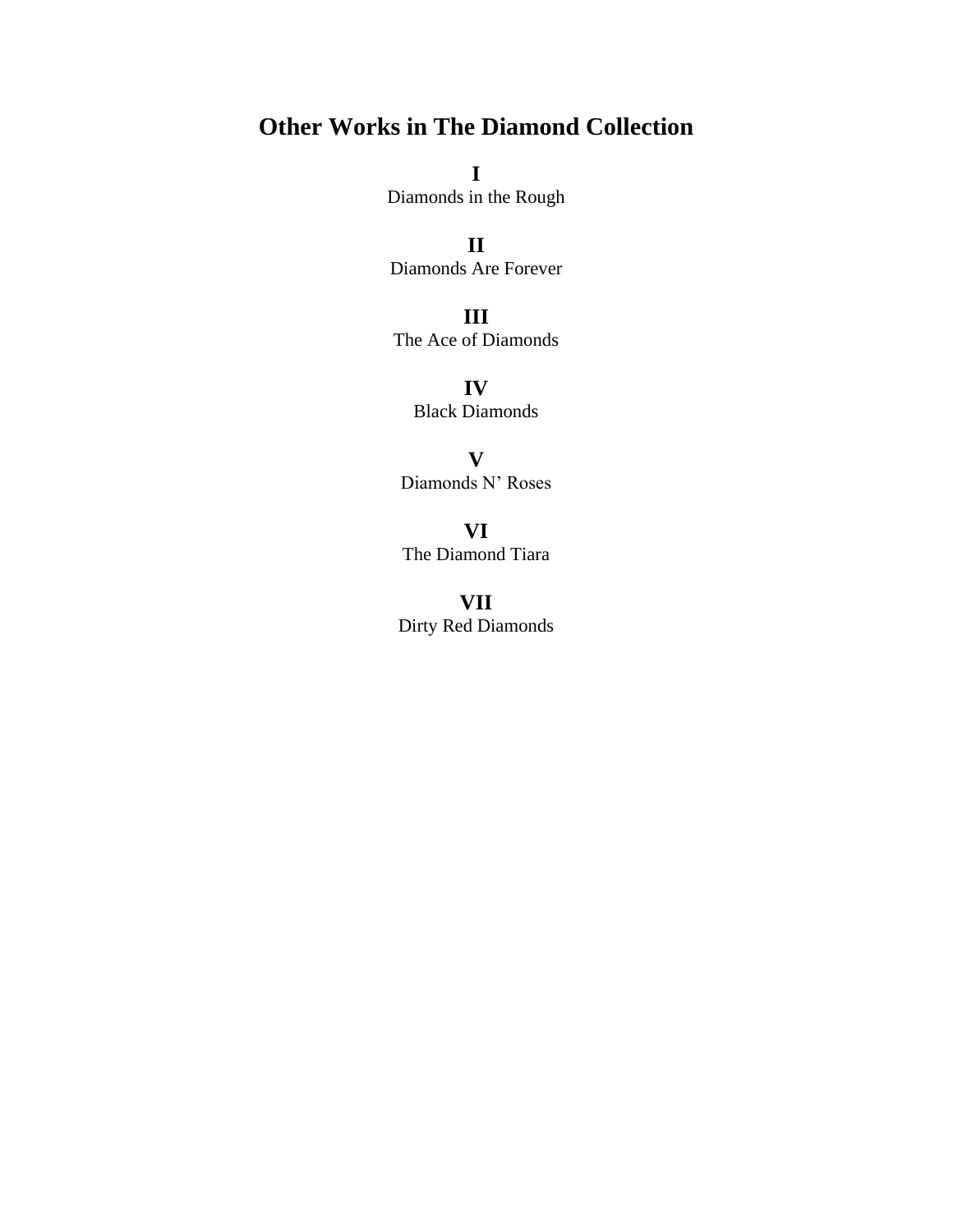## **Table of Contents**

<span id="page-3-0"></span>**[Chapter One](#page-3-0) [Chapter Two](#page-6-0)** [Chapter Three](#page-10-0)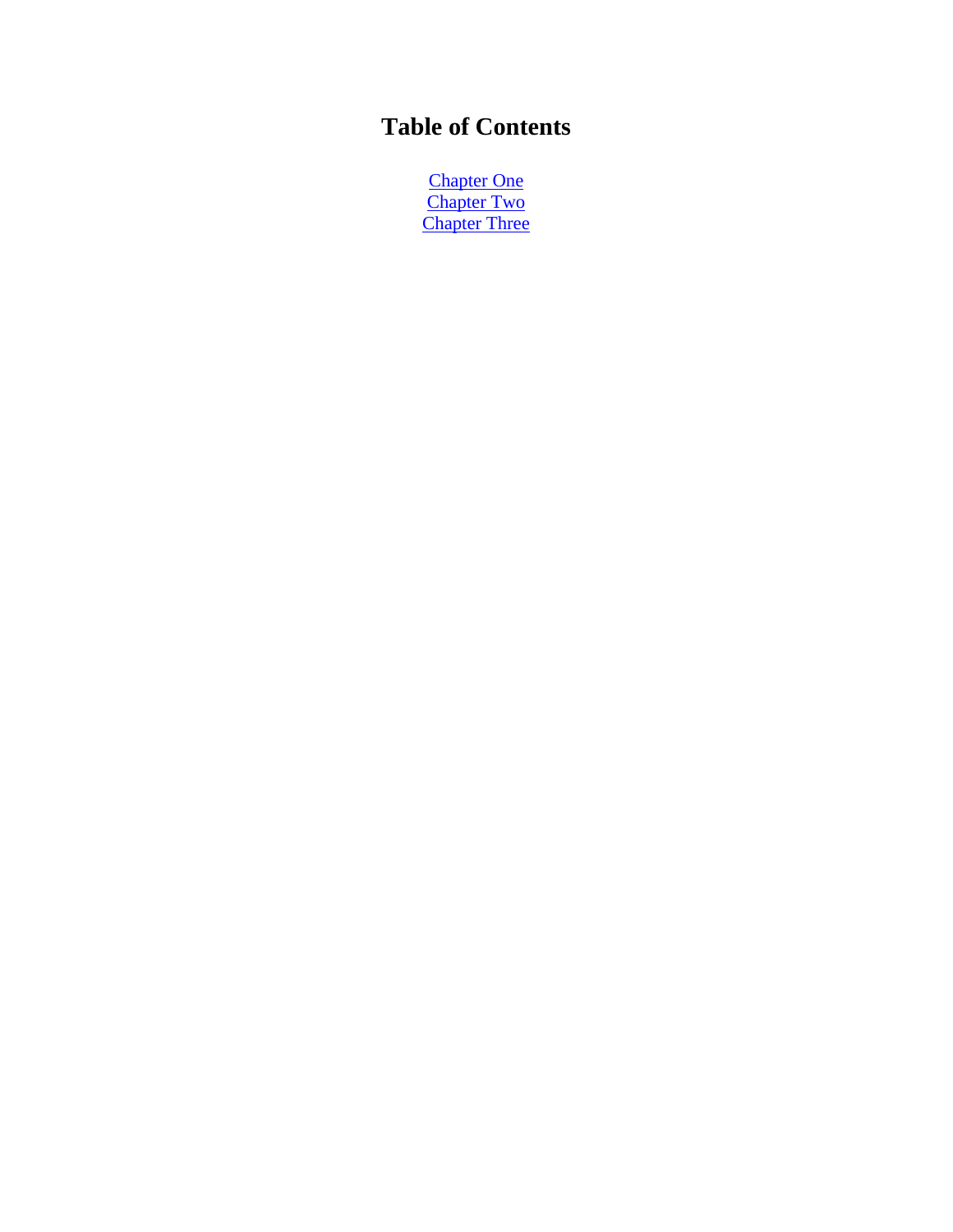# **1**

#### *Kenema, Sierra Leone*

A small amount of light adorned the stairwell. Despite the lack thereof, a band of armed men moved down the steps without breaking formation. The only sound which echoed off the walls was the repetitive stomps of their black tactical boots. The noise ceased as they neared the last step. One of the soldiers opened the basement door. Light spread like wildfire throughout the space. The repetitive stomps roared back to life.

The band of soldiers poured into a room already occupied by another group of armed men. The same black tactical gear was upon their frames. The number 66 was plastered in azure blue on their backs. Both parties stood in a loop around a white gentleman who rested at their feet. His face was clear and untouched while his clothes were in shreds and stained with fresh and dried blood.

The group broke formation.

Out of their core, a man in a blindingly white suit appeared. Pearl-colored alligator loafers lined his feet, large gold and diamond rings laced his fingers. His countenance was different from the designer labels he wore. Surly was an accurate description. He walked towards the center of the circle where the gentleman laid. Upon reaching him, he knelt for a closer look. Familiar was an understatement. He knew the man's identity way before he entered the U.S. Embassy in Freetown. Nonetheless, he didn't place a tracker on Howard Grendel until he learned Kenema was his destination.

A little over a year ago, his second in command brought him a copy of *The Brookstone Times*. The front-page headline was all about how his biggest buyer had beaten another case. It was a win for all of them. After hearing the news, his first task was finding the man who helped his comrade obtain his freedom. His original plan was to anonymously bestow upon him a jewel of gratitude. The plan changed when he learned his buyer's saving grace was a part of a scheme within the U.S. government.

He remembered that day clearly. A yellow manila envelope arrived on his desk. The envelope contained several photographs of Grendel, which placed him in the city of Brookstone, New York. Previous photos he received showed Grendel outside The White House. The first photograph he pulled from the envelope was a shot of Grendel walking up the steps of a brownstone. The second was a complete shot of the structure, a building inscribed with the words Blue Magic. The third photo was the golden ticket. In the photo was the owner of the establishment—a Puerto Rican businessman, Jay Santiago, who he supplied with some of the most exquisite diamonds known to man. He was walking up the same set of steps.

The pictures showed that Grendel was more than a random American who stumbled upon a surveillance tape. He had ties to Santiago. Evidence suggested that Grendel assisted Santiago on his case in exchange for one thing—him. The U.S. government believed Grendel was harmless and could enter Kenema under the guise of a missionary. They were mistaken. He was already ten steps ahead of them. It was the reason the man was at his feet half-dead. He knew what they wanted. It wasn't his diamond mines. It was the people who worked his mines.

*America always wants to be the savior*.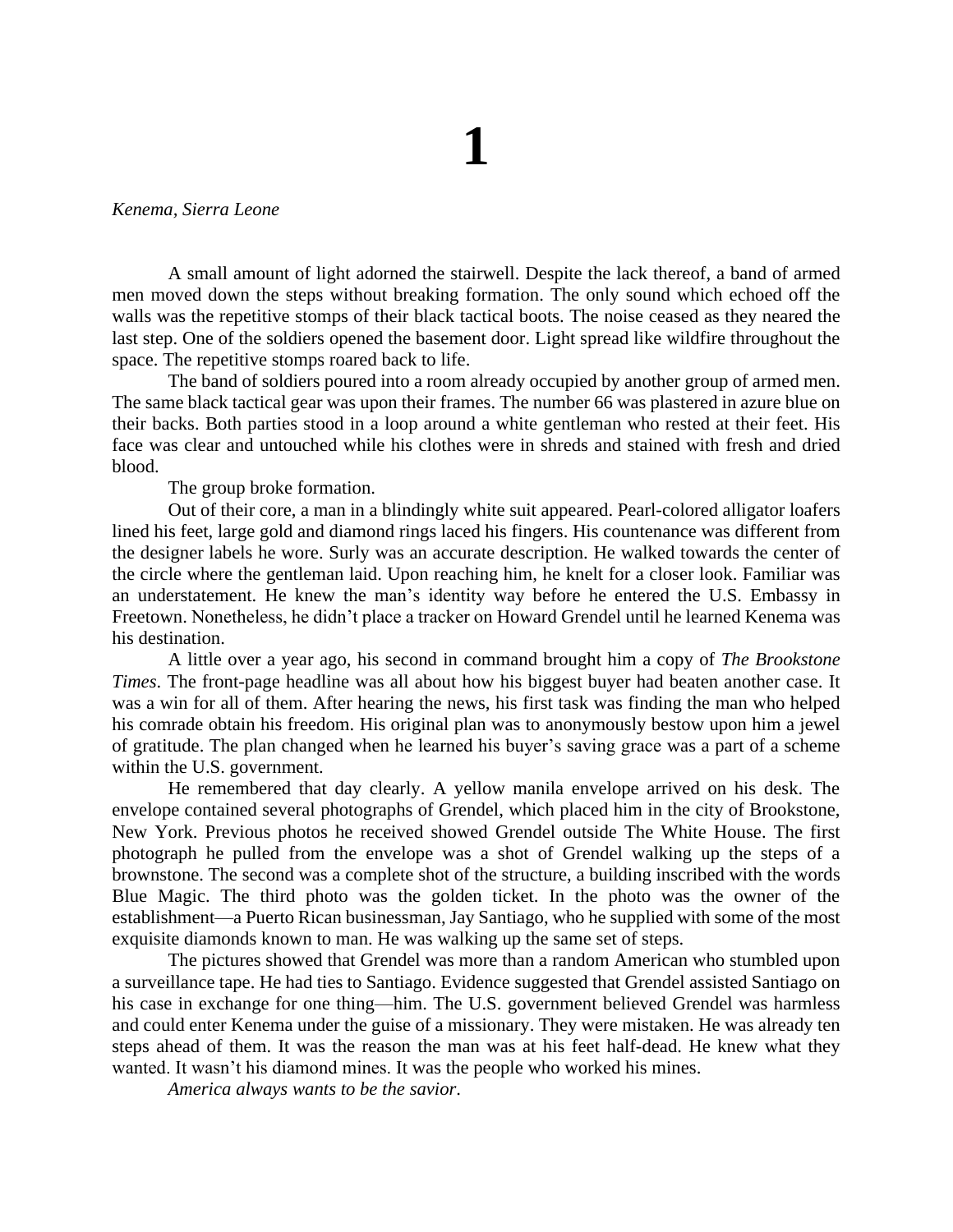"Howard Grendel," he called. The man's eyes flickered open. "Ship him," he ordered. His directive was clear. He left the room just as the man was bludgeoned. Grendel was no longer his concern. His comrade was. The name Santiago was now a trigger. It was a clear reminder that even genuine partnerships were built off deceit.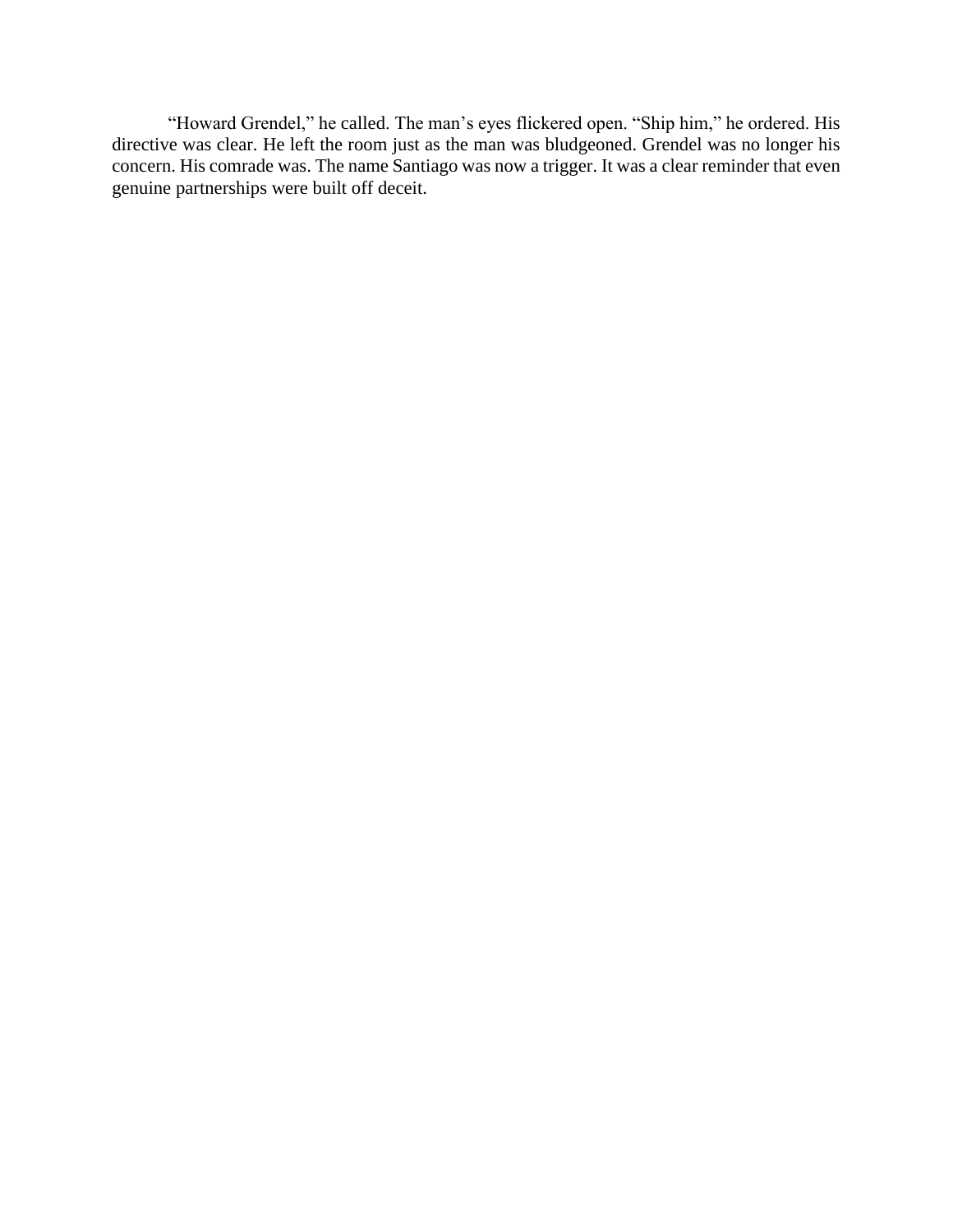#### <span id="page-6-0"></span>*Brookstone, New York*

The clock hadn't even struck seven-thirty, yet the city of East Brookstone was bustling. While the area was not as populous as Manhattan, the current atmosphere showed something different. Crowds of people filled the downtown area. The majority was on foot; whereas others hailed cabs or utilized other forms of public transportation. The subdivisions had far less traffic, but that didn't mean it was any less hectic inside the homes. School may have been out due to the holiday break, yet it was business as usual for parents and child-less adults who were chasing a dollar.

The Washington household was no different. Located in one of the wealthiest gated communities in the city, the mansion was a far cry from Tiara and Malik's humble beginnings. Their home, a property that had graced the pages of *Architectural Digest*, was well over ten thousand square feet and filled with only designer décor. That morning, they moved circles around each other, both working on different things, but with the same goal—to get out the house. Malik had their four-year-old daughter, Robin, on his hip while his free hand worked on the morning coffee. Tiara, on the other hand, was packing Robin's day bag and ignoring her cell phone, which had been beeping every few seconds.

"Can you get that?" Malik urged. The noise had become an annoyance.

"Not if I want to get out this house on time," Tiara shot back. Her phone beeped again, which was all Malik needed to leave the Keurig alone. He headed to the other side of the kitchen and picked up her phone. Tiara saw him out the corner of her eye, yet she didn't stop what she was doing. They made an agreement there wouldn't be any secrets in their house. He was free to check any device she owned and vice versa.

"This will definitely get you out the house," Malik told her.

He held the phone at eye level. Numerous notifications were on the screen, mostly texts and emails. There were also two missed calls. "Why is Monifah at the gate?" he asked.

That question made Tiara drop Robin's bag. Monifah Harris, now Monifah Kane, was a mutual friend she shared with her longtime gal pal, Carmen Santiago, back in their high school and college days. Monifah left town shortly after the murder of her ex-boyfriend, Rakim (who just so happened to be Malik's twin brother) and popped back up as the new girlfriend (but now wife) of Carmen's ex-husband, Michael Kane, who simply went by Kane. Most people expected Tiara and Malik to be close to Monifah due to her connection to Rakim. However, they never spoke.

Tiara pulled her phone from Malik's hands to read the messages. Monifah was in the area and wanted to see if she was available to chat. "I don't trust that woman," Tiara admitted, throwing the phone on the kitchen's island. "It's too early to be coming over to someone's house. It's not even eight o'clock." Tiara went back to Robin's bag, double checking to make sure she hadn't missed anything. "What does she want to talk about?"

Malik pulled the bag from Tiara's grasp. "You'll have to tell her the gate code to see."

"No, you just want to know," Tiara joked. She picked up her phone and texted the code. "Look at you. You ain't even dressed." Tiara glanced at her phone again, checking the time. "I have to deal with her, you deal with that." Tiara pointed at Robin's hair. "You've mastered the bun."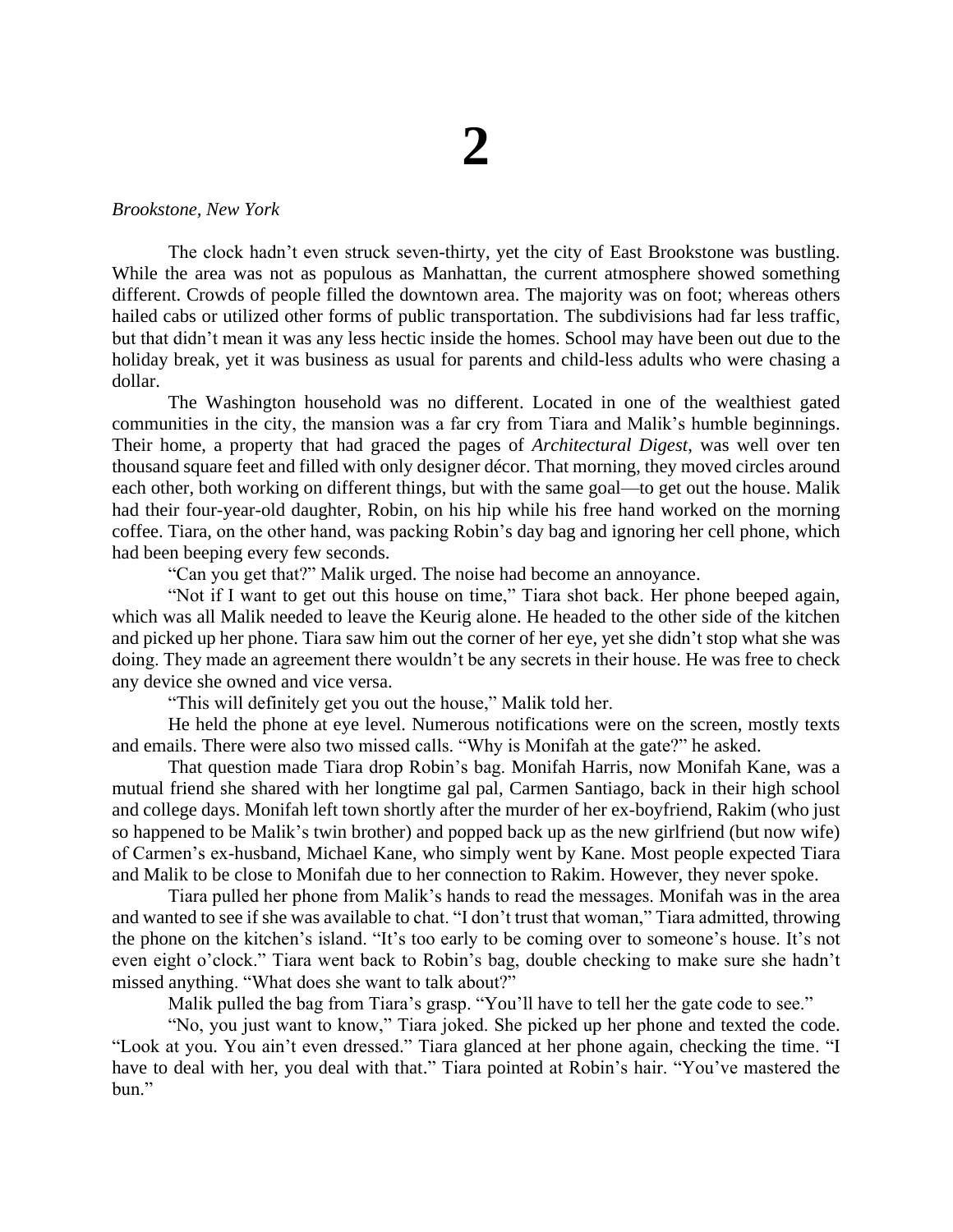Malik kissed Robin's cheek. "Tell Mama she ain't got nuthin' to worry about. Daddy is going to have you lookin' good."

"He better," Tiara said, leaving the kitchen. Once she reached the foyer, she peeked out a window to see if Monifah was there. A car was pulling in her driveway. Although she wasn't prepared to deal with her, she stepped outside. The energy between them was awkward for several reasons, which boiled down to one—Carmen.

*And from the looks of things, it ain't gonna get better*, Tiara thought.

Her mouth dropped open as Monifah stepped out her car. She hadn't seen her in a few weeks, but her former friend had blossomed into a pregnant woman overnight. "Wow," Tiara mouthed, walking towards her. "This is so unexpected."

Monifah had a large grin on her face as if she came to gloat. "The cat is out the bag," she shrieked. She did a Kenya Moore-inspired twirl so Tiara could see all sides of her bump.

"You and Kane are having a baby?"

Monifah stopped mid-twirl. "Who else would I be having a baby with?"

Tiara shrugged her shoulders. "No, it's just that I've been friends with Kane for years and I know he's…" Tiara didn't finish. It wasn't her place to tell Kane's business although a large part of her assumed he told Monifah he was infertile. "He and Carmen used in vitro to have Kristian, so—" Tiara was interrupted.

"And he did the same for me," Monifah snapped. "Why would I be any different?"

"No, no, that's not what I'm saying. I just…" Tiara had backed herself in a corner.

"I came over because this is all new to me." Monifah took a few steps closer to Tiara to close the gap. "I've been gone so many years. This is my hometown, and I don't have any friends. I thought this was a good time for us to reconnect. You're a mother, I'm about to be a mother. I thought you could be someone I could go to for advice."

Tiara tried not to show her emotions on her face. Monifah wasn't on Carmen's hit list, but she didn't know how Carmen would feel if she got chummy with her ex-husband's new wife.

"Silence," Monifah muttered. "I guess that's my answer."

"No, no, it's just…" Tiara tried to back herself out a corner again. "Come on, Monifah. We haven't talked in like twenty-something years. You walked back in our lives in the least way we expected."

"You can't be my friend because you're friends with Carmen?"

Tiara gave her a reminder. "You married her ex-husband."

"And she fucked your boyfriend."

Tiara was taken aback. What Monifah was saying was true, but she hadn't thought about Carmen's bad deeds in a long time. To her, it was all water under the bridge.

"Carlos Rodriguez," Monifah stated with a smile. "Puerto Rican drug dealin' bad ass, the underboss of the Santiago cartel, former best friend of Jay Santiago, and the man behind Carmen Davenport who helped her get her coins up to start one of the biggest fashion companies in America, Flame." Monifah described him as if she were reading a character bio for a reality show. "What do you get from being her lapdog? I bet she has you taking care of her fifty billion kids while she's on her honeymoon fuckin' underneath an island sunset."

"I'm actually about to drop my daughter off at *her* house so her maid can watch her."

Monifah came back with, "I bet you have to pay her to do it."

Tiara sucked her teeth. She did pay Fiona. The woman deserved to get paid. She cooked, cleaned, and watched after three children five days a week and sometimes the weekend, if needed. "Okay, you're pregnant, you hate Carmen, what else?"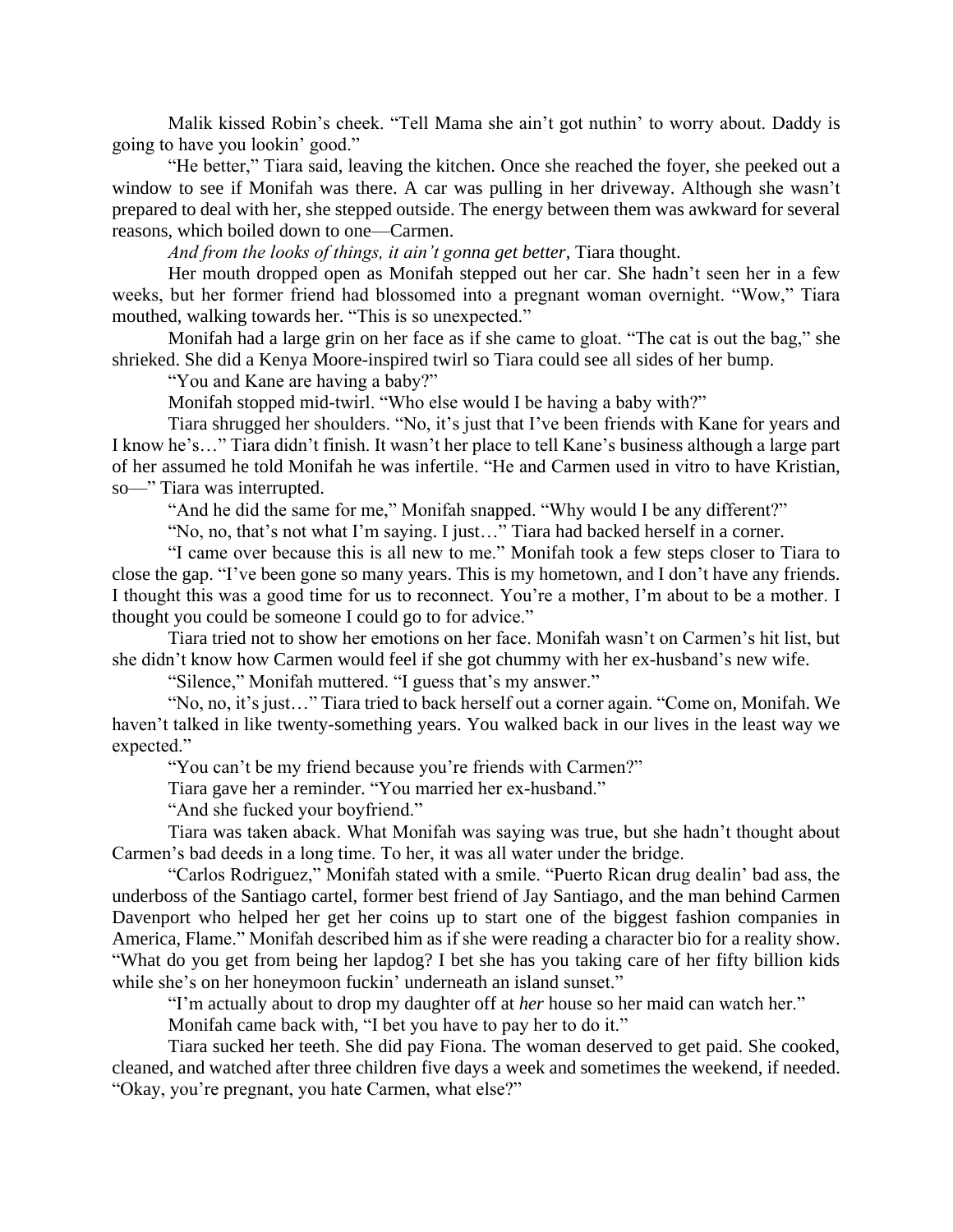"Damn," Monifah muttered as if she hadn't started the Carmen-hate train. "We used to be close, Tee. Yes, you were always closer to Carmen, but we were like sisters, too."

The memories flooded back quicker than Tiara wanted. The three of them were like sisters. People even mistook them to be when they would see them together. With their deep rich ebony complexions, similar physiques, and hairstyles, they were the same aesthetic.

"Maybe we can try to get back there," Monifah suggested.

Tiara shrugged her shoulders. "I don't want to be in the middle of you and Carmen."

Monifah looked away. "You will always be loyal to her. For what, though? I don't get it. That woman is evil. Didn't you see what she put Kane through?"

Tiara had heard enough. She knew Carmen wasn't a saint. Yes, her friend had done some downright dirty and disgusting things, but it was *years* ago. Her friend learned from her mistakes, matured, and was focused on being the best wife and mother she could be. Monifah couldn't see it because she hadn't witnessed Carmen's growth. All she saw was the Carmen of the past.

"I need to go," Tiara announced, a hint the conversation was over. "Hopefully, you'll find what you're looking for even if it's not here."

"I hope you find what you're looking for, too."

Tiara raised her brow, unsure of what Monifah was getting at. It was on the tip of her tongue to probe her, but Monifah was walking to her car. She hadn't left though, which meant the opportunity was still there. "What is that supposed to mean?" Tiara asked, following behind her. "What is it that you think I'm looking for?"

Monifah didn't respond as she opened her car door. She got inside and for a split-second Tiara thought she was going to leave her guessing. She thought it even more when she heard the doors lock. Then, the driver side window rolled down.

"A hand to pull you out the rabbit hole," Monifah replied.

Tiara became even more quizzical. She didn't ask for another explanation as it would prolong Monifah from getting off her property. Still, her mind wondered. Monifah believed she wanted to be out Carmen's shadow. Yet, Tiara never thought she was there. Other people did.

#### *But was she?*

Truth be told, Tiara had given her life to Flame, a company she barely owned any part of. If anything were to happen to her, Robin would only inherit five percent, although she served as Vice President for over twenty years of her life. *That is a problem,* Tiara thought. She was the one who made Flame what it was. Carmen only provided the financial backing and designs. She built the business while Carmen was locked up and handed it off to her once she was released. At the time, Tiara thought she was doing the right thing because Carmen owned Flame. However, a fair percentage of the company should've been given to her. Instead, Carmen sold twenty percent to her and three other execs.

The conversation with Monifah created dialogue in her head that only existed in spurts. The thoughts also never created any action. With Carmen temporarily away from the business, she could start putting together a proposal for a greater percentage of ownership. She didn't know how her friend would feel about it. Therefore, she made a mental note to discuss it with Malik. He wasn't one to hide his opinion no matter how much it hurt. He also would tell her if she was letting Monifah get in her head.

"No one is even out here."

Tiara heard Malik behind her. "She just left. I'm gonna check the mail."

"Cool," Malik replied.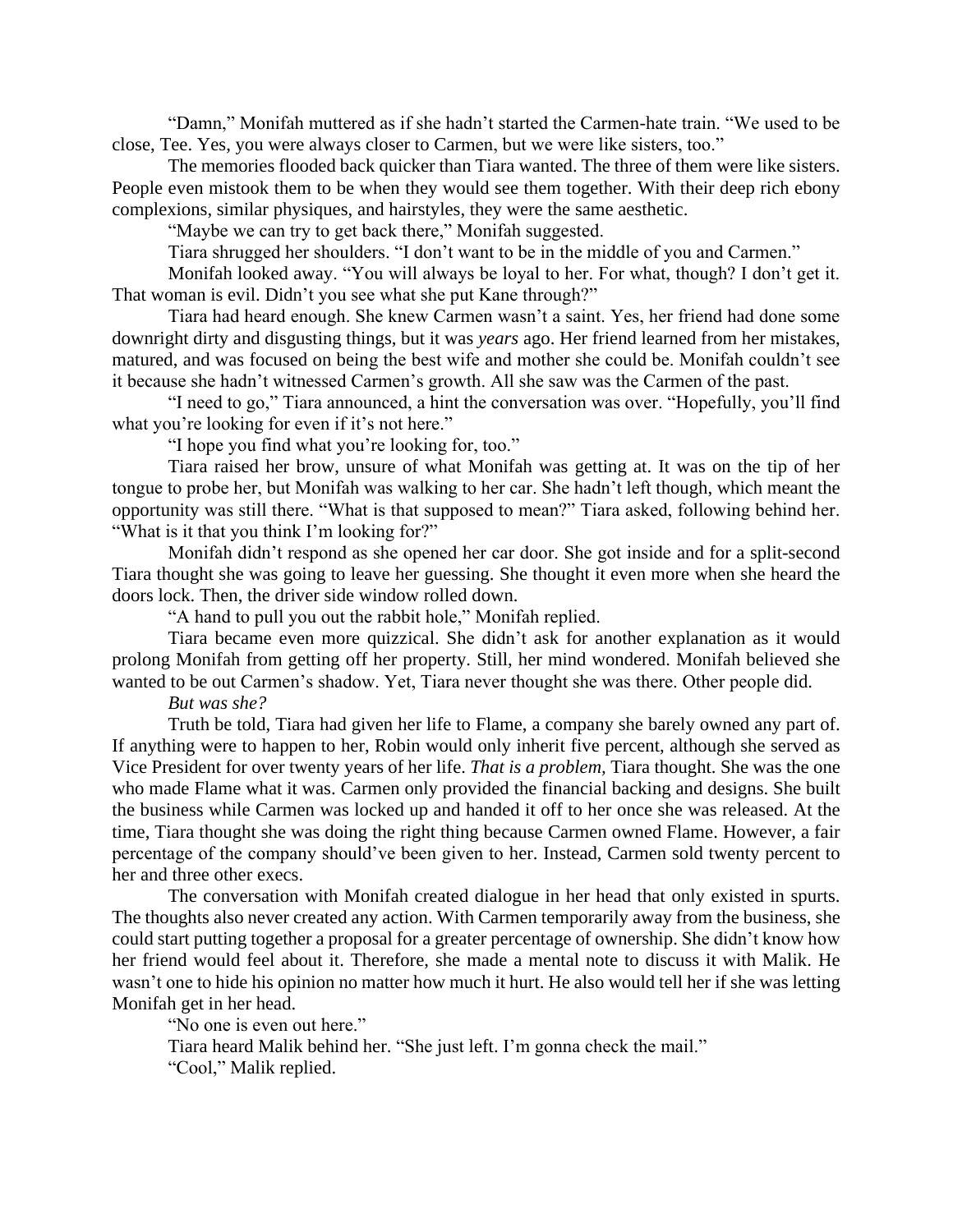Once he closed the door, Tiara made her way to the mailbox. She looked up the street for any sign of Monifah's car, but her ex-friend was gone. Tiara told herself the conversation they shared should be as well *or* at least for the time being.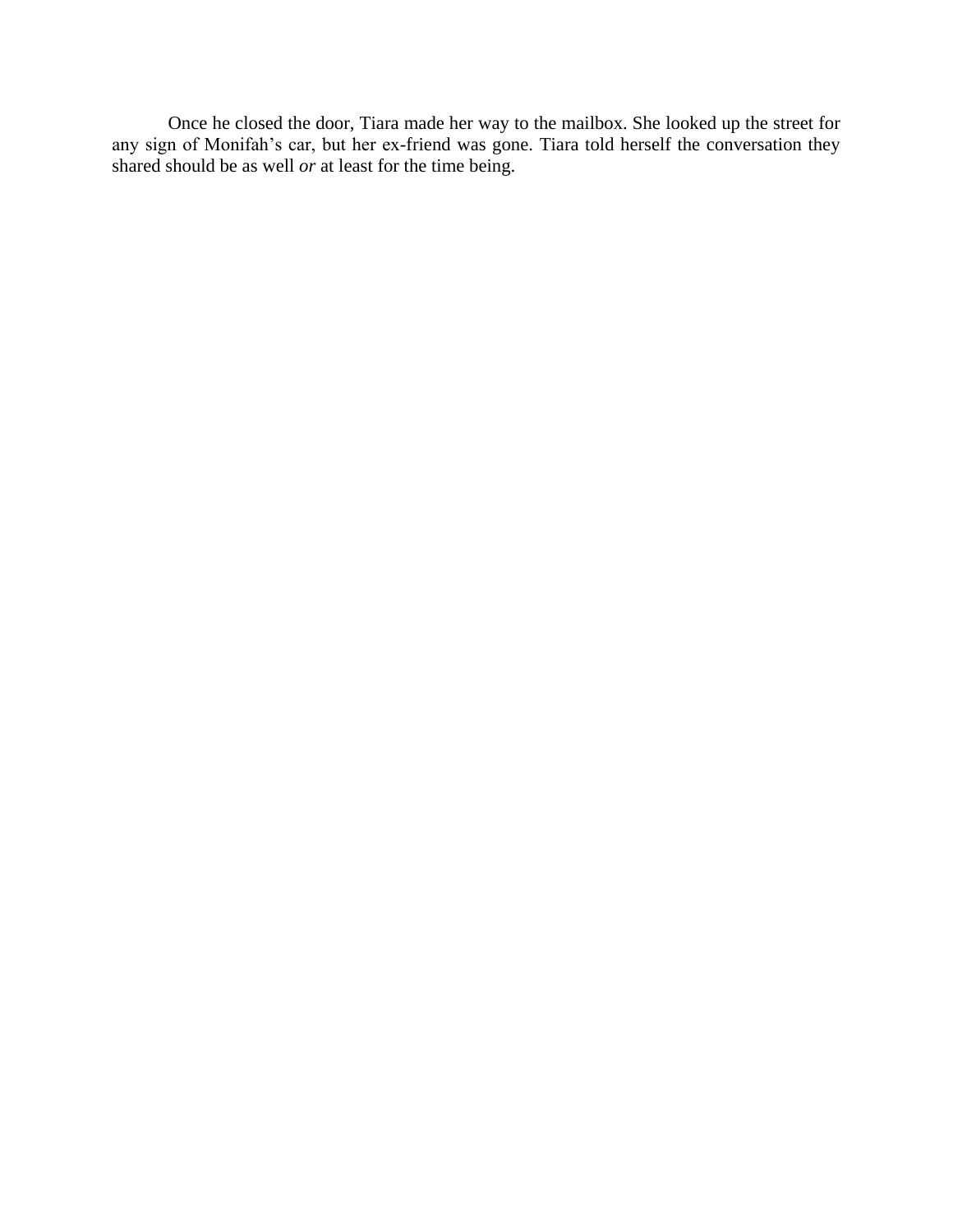#### <span id="page-10-0"></span>*Gros Islet, Saint Lucia*

A radiant beam of sun warmed Carmen's face as she stepped onto the terrace. Despite the early hour, the temperature was at a raging high. To adjust to the heat, she donned only a kimonostyled silk robe over her deep melanated skin. There was little need for modesty when the property was tucked away on a hillside distant from the other villas. With privacy at her fingertips, Carmen didn't hesitate to untie the robe's belt from around her waist.

She moved about the terrace carelessly, taking in the beauty of the villa. Ocean waves crashed around her. Birds chirped in the distance while the scent of Mother Nature tickled her nostrils. As if those splendors weren't enough, an infinity pool laid below her, the bluish green water bleeding into the Caribbean Sea. The sight of it reminded Carmen why she was on the terrace in the first place. Swimming at the very edge of the pool was her husband of all of two days—Jay Santiago.

#### *Let's see how attentive you are.*

Jay raised his head from the water. She smiled at him although he hadn't yet noticed her presence. His mind was elsewhere, which she noticed when he disappeared underneath the water for another swim. She let him be, moving towards the lower level of the terrace. Once she reached the pool's edge, Jay raised his head again. This time, their eyes met.

"Someone finally decided to get up," he said with a smile.

Carmen sat down, allowing her legs to fall inside the pool. Jay used it as an invitation, pushing his muscular frame in between her thighs. Naturally, she draped them around his waist. "I was taking advantage of being able to sleep in. You know our days are numbered."

"You're taking advantage of more than that," he replied. Jay's fingertips traced the edge of the robe as a reminder she was nude.

"So are you," Carmen stated, motioning to his bare skin as well. Certain they had the same intentions, she slid the robe off, leaving it on the terrace as she eased herself into the water. "Is this breakfast?"

The only reply needed was Jay's lips on hers, his tongue pushing its way deep into her mouth. When their bodies became entangled, there was no turning back. Their pants and moans floated through the air unnoticed as if the villa were surrounded by soundproof walls. The moment was an everlasting peace until the peace became disturbed.

"I'm not answering," Jay whispered. His phone was ringing from a nearby lounge chair. He ignored it, as did Carmen, until the ringing failed to cease. The unwanted noise forced him out Carmen's arms. He retreated to the terrace to grab his phone. *Malik* was on the screen. His friend for the past thirty or so years, he knew something was brewing if Malik called him.

"This has to be about more than business," he stated. Multiple voices were in the background, which made Jay believe his speculation was true. "What's going on?"

The voices became silent as Malik spoke. "Tiara was trying to reach Carmen, but she wasn't getting an answer. When she dropped Robin off this morning, Fiona told her she hadn't seen Patricia. She called me to come over to help look for her."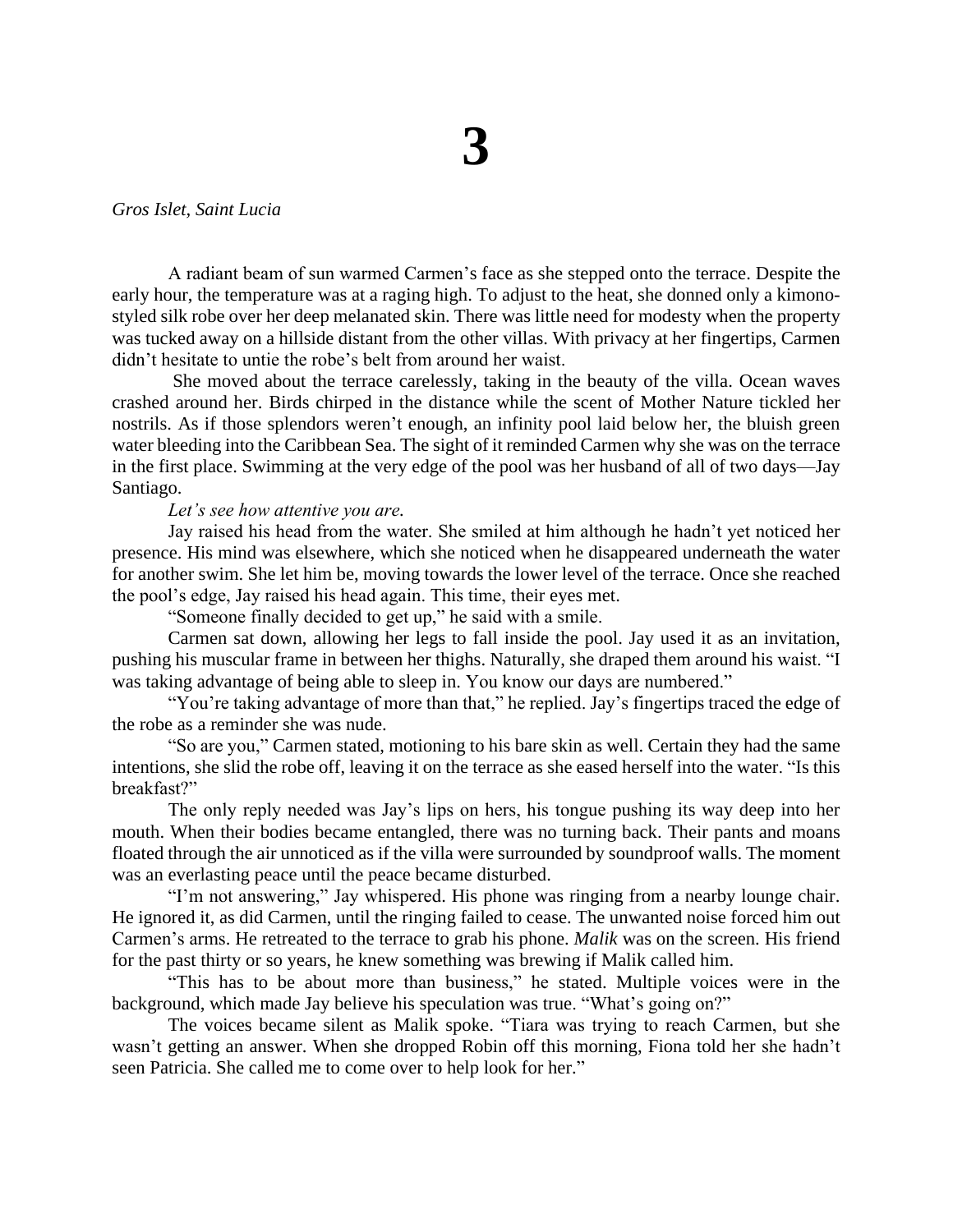Jay kept his back to Carmen. The memory hit him hard as Malik reminded him of a sin he'd left in Brookstone. Patricia Davenport was Carmen's mother and his latest victim. "Carmen's phone is in the house. We're at the pool."

Malik overlooked what he said. "I broke her door down. Patricia's cell phone was still in her room, her purse, everything. We searched the premises, the cameras, it's like she vanished into thin air. Roman said he hasn't seen her in a while, too. I know he lives with y'all."

Jay visualized Patricia's lifeless body behind the rosebushes of their multi-million-dollar estate. That was where he left her. "Are you sure y'all looked everywhere?" Part of the y'all he spoke of was Roman, Linx, and Gully, his three right-hands, who were at his house almost twentyfour seven. The latter, Gully, was also his first cousin.

"I wouldn't have called you if we hadn't," Malik told him.

A wave of confusion fell over Jay's face. Malik's words didn't make sense, but he couldn't tell on himself. Someone had moved Patricia's body, which meant his secret was known. "Look, I'll see what Carmen wants to do and call you back."

"This isn't looking good," Malik was saying as Jay ended the call.

"What is it?" Carmen asked once she saw him hang up. "Is something wrong with the kids?"

Jay shook his head. "No one's seen your mother."

Her face read what he expected. She was taken aback. As if she could rush off to Brookstone that very minute, she climbed out the pool and slid her robe on. "No one has seen her since we left for Puerto Rico?"

"From what it seems. Fiona told Tiara she hasn't seen her. Malik checked her room. All her stuff is there, but she isn't." Jay handed his phone to her in the event she wanted to call Malik. She didn't take it, so he draped his arm at his side.

"Did he check—"

"He checked everywhere," Jay interrupted.

"Why are you cutting me off?" Carmen's tone was now one of suspicion. "What does everywhere mean to him? Did he check the cameras to see if she left or if someone picked her up? Did he check the hospitals?"

"I trained my men to be thorough."

"But did you train them to check the city and ask around?"

Once again, Jay handed her his phone. When Carmen didn't take it the second time, he tossed it onto the lounge chair. "Just tell me what you want to do."

Carmen rubbed her brow. While she should've been hopping on the next flight to New York, she wasn't ready to leave Saint Lucia. She didn't want to rush back only to learn her mother had taken an unannounced vacation. It seemed like the right thing to do, but it wasn't what she wanted. Everyone knew her relationship with her mother was strained. In Carmen's opinion, no one should've been shocked if she didn't hop on the first flight to Brookstone. Still, with the clock ticking, she needed a plan of action.

"Call Malik back," she replied. "Have him go through my mother's things and do a check on all her accounts. I'll figure out what I'm gonna do once I see what he finds out."

Jay grabbed his phone from the lounge chair to do as she requested. She headed in the house while he made the call. "For right now," he stated once Malik picked up, "we're gonna stay here. Carmen wants you to go through her mother's things and see if you can access her bank accounts. Check to see if there are any debits."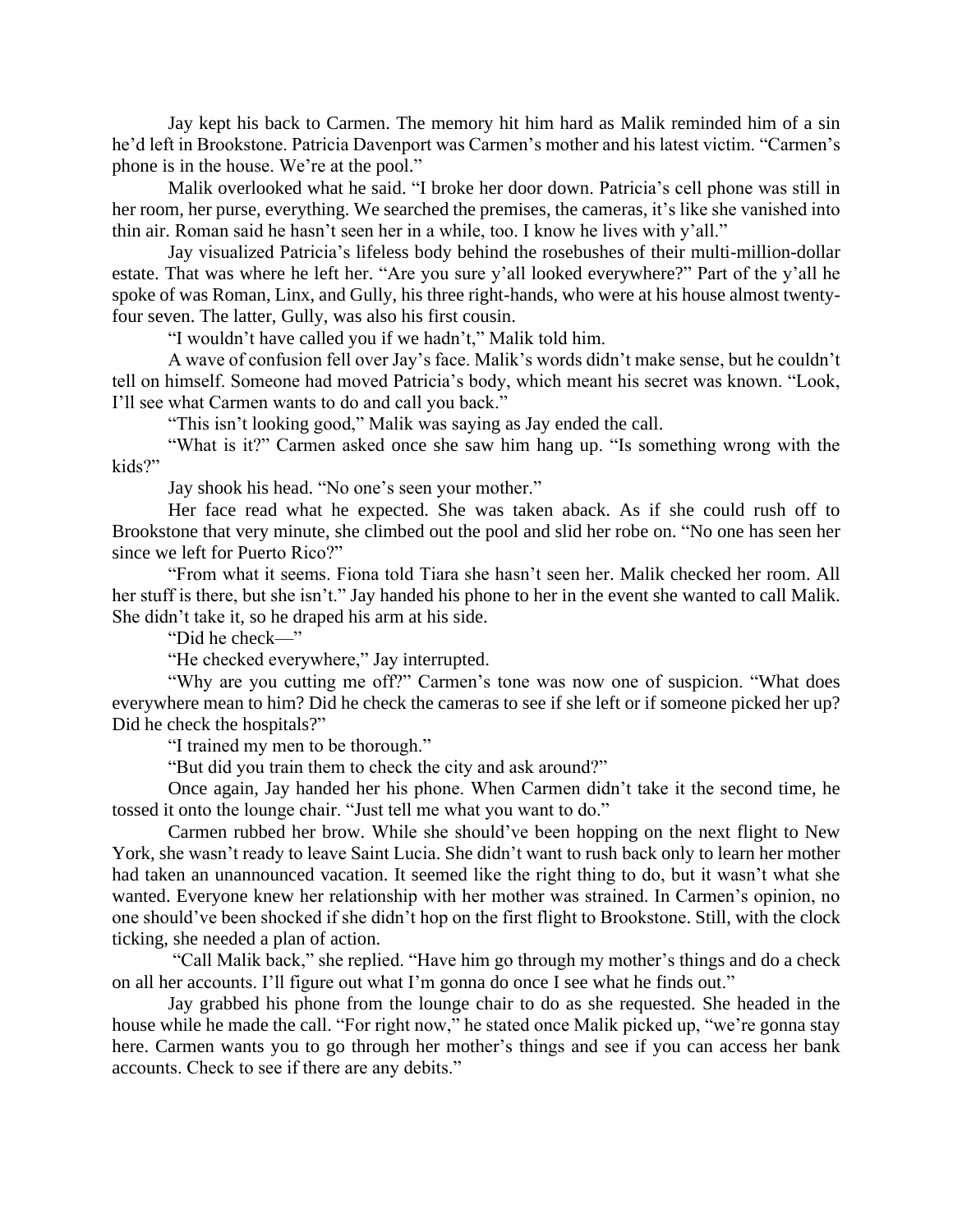"Gully did that. She had her passwords written down in her planner. I forgot to mention it. Patricia hadn't used her account in weeks. The debits made were automatic drafts and it wasn't many of 'em," Malik shared. "We also checked her emails and there wasn't anything suspicious there."

"Where's Linx?" Jay asked. He was trying to narrow down who could've moved Patricia's body. "Is Akaila there?" Jay mentioned his stepdaughter on purpose. She was the 19-year-old adopted daughter of Carmen and Kane, who was currently studying at Brookstone University. There was a possibility she saw something as she lived under their roof and was home all the time.

"They're both right here," Malik answered. "Do you want to talk to them?"

Jay parted his lips to say no, yet, it was Tiara's voice, which prompted his silence.

"We should call Kane," she was saying. "He used to work for an intelligence agency. He knows what to do. This is what he does."

The last suggestion Jay wanted to hear; he didn't hesitate to voice it. "Don't call him. I don't want him anywhere near my house. Do what I said and check the city. I'm gonna talk to Carmen and we'll go from there." Jay gave Malik a chance to respond until a new thought entered his mind. "You know not to contact the police. The last thing we need is them in our business."

Once Malik agreed, Jay hung up. As much as he wanted to toss his cell in the pool, he settled for throwing it back on the lounge chair. What he was currently facing was the result of him being sloppy with his crime. A rookie, he was not, but his actions deemed him to be. Now, he was stuck on an island facing the end of a marriage, which had only begun.

Or so he thought. The sound of his phone ringing caught his attention. This time when he answered, it was Linx on the other end. "Did something change?"

"No," Linx informed him, "everything's the same. You know I have your back, right?"

There it was. The information Jay needed. "You always have my back. That's why I'll always have yours." Jay looked towards the house to see if Carmen was eavesdropping. He didn't see her in earshot. "Neither you nor your family will ever be in need."

"How far are you going to let this thing go?"

Jay didn't have an answer, but he would have to find one soon. It wouldn't be long before someone else would suggest for Carmen to get the cops involved. He couldn't let the search get far, but he also couldn't tell Carmen what he'd done. He would have to play it all by ear. "I don't know," he said. "I'll figure it out along the way."

A loud sigh sounded out Linx's mouth. "I guess we both will."

\*\*\*

#### *Brookstone, New York*

The morning dew was still on the ground when Tiara exited the front doors of the Santiago Estate. She left the mansion the same way she came, except, this time, Malik was in tow. Robin was inside eating breakfast with Rakim and Nyla, the youngest of the Santiago clan. In total, her best friend, Carmen, had six beautiful kids. The oldest, King, being 21-years-old, who she shared with Jay. Then, there was Kristian, who was born while Carmen was married to Kane. She was the same age as Akaila, who Carmen and Kane adopted along with Akaila's 16-year-old brother, Malachi.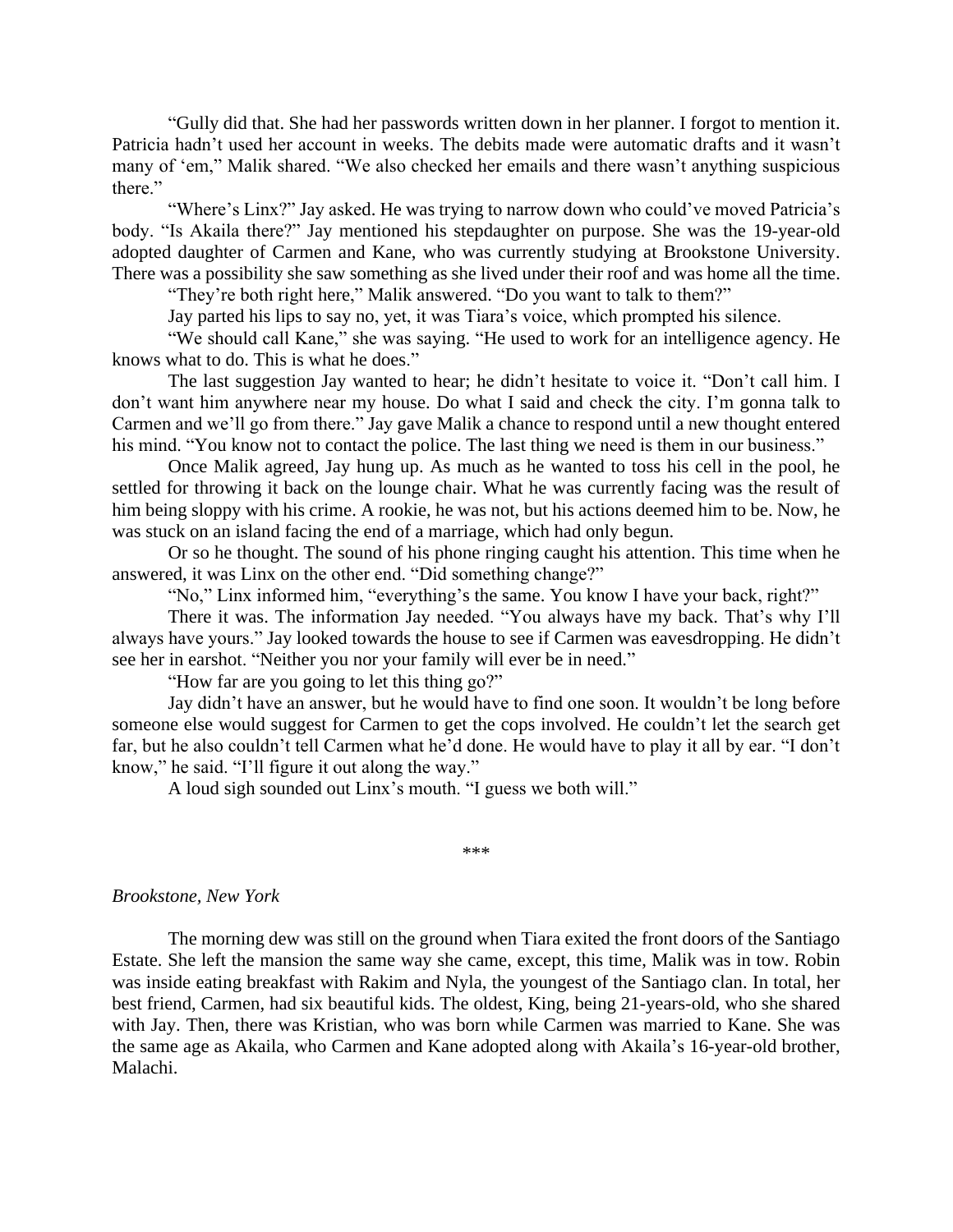*They got adopted right when shit was hitting the fan*. Tiara remembered everything about that time. After serving seventeen years in prison, Jay was released, came home, laid Carmen on her back, and out came Rakim, who was now almost five. The infidelity caused Carmen and Kane to divorce. The two reconciled only for there to be infidelity on Kane's part. That put Carmen back in Jay's bed where they conceived Nyla who was now four. More drama occurred, which led Carmen to remarry Kane, divorce him a second time, only to marry Jay, days ago, on December  $25<sup>th</sup>$ .

*What a time*, Tiara thought. She exhaled, unsure of where she should be headed. Normally, her destination would be Flame. With Patricia nowhere to be found and her best friend living it up in Saint Lucia, Tiara felt she should be on a scavenger hunt.

"You know you need to call Kane," she told her husband once he walked past her.

"We heard what Jay said," Malik replied. He continued to his car as if he didn't want to finish the conversation. Tiara followed behind him until they were standing at his vehicle.

"So, we're just going to wait around to see if she turns up?"

"Jay hasn't given another order. Plus, I can't be here all day. I have a meeting with King in an hour." Malik wrapped his arm around her waist and pulled her in to him. He planted a firm kiss on her lips. "Do I need to get Robin this evening?"

"I'll get her," Tiara replied. "I want to stop by for an update."

Malik looked at the house. He understood his wife's concern, but he wasn't trying to take the lead on Patricia's disappearance. He was growing tired of handling Carmen and Jay's messes. It was one of the reasons he took a position at King Records. By breaking away from Jay's businesses, he expected to have less of his friend's problems in his hands. Unfortunately, expectations were just that, expectations. "Don't involve yourself any more than you have to," he responded. "Have a good day, baby. I love you." Malik gave her another kiss before getting inside his vehicle.

When his engine revved, Tiara made her way to her own car. She was already late for work and sticking around the Santiago Estate for a second longer wasn't going to do anything for business. She missed most of the morning rush and walked onto the executive floor of Flame right before the clock struck ten-thirty. Her intention was to head straight for her office, yet she was bum rushed by Carmen's receptionist, Jessica McClain. Their new employee was the widow of Carmen's former driver, Donnie. Her best friend hired her after Jessica reached out to her for financial help. While Carmen did gift her with a six-figure check, she also gave her a job. Carmen hired her previous receptionist, Cathy, as her personal assistant, and she got paid to do little to nothing.

"I'm not used to you arriving this late," Jessica stated.

"Me neither," Tiara replied, still headed in the direction of her office.

"A man came by looking for Carmen. I asked him for his name, but he wouldn't give it. I referred him to you, but you weren't in your office. He said he would come back."

Tiara stopped in her tracks. "No one should've come looking for her. Carmen rescheduled all her meetings. How did he get on the floor?"

"I told security to let him up," Jessica shared. "I was hoping to get some information from him so I could direct him to either you or Jerry." The latter was the Senior Marketing Director for Flame.

Tiara rolled her eyes. It was obvious Carmen's new receptionist had zero knowledge of her boss' background or that of her boss' husband. Security was tight around Flame for a reason.